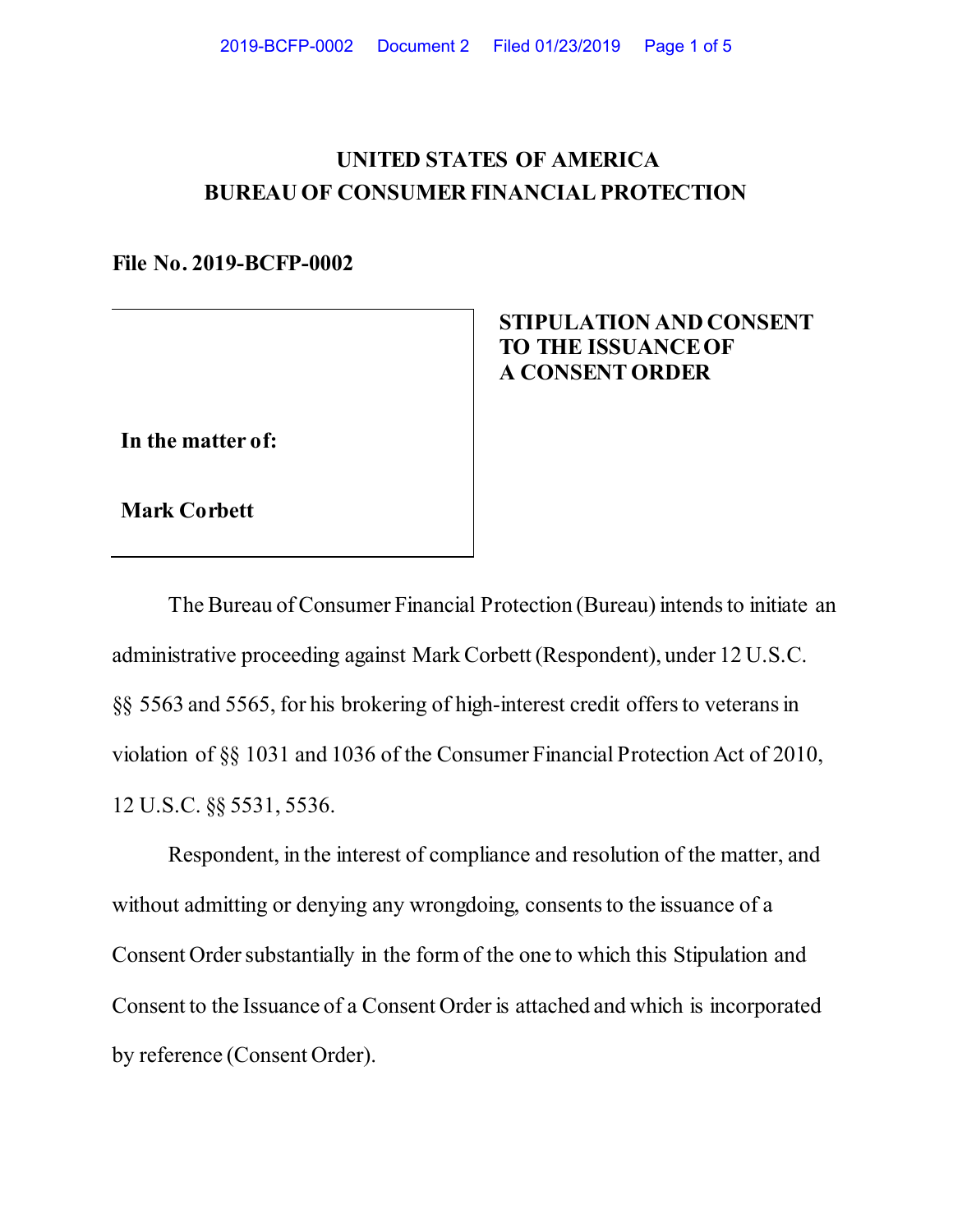In consideration of the above premises, Respondent agrees to the following:

## **Jurisdiction**

1. The Bureau has jurisdiction over this matter under §§ 1053 and 1055 of the Consumer Financial Protection Act of 2010 (CFPA), 12 U.S.C. §§ 5563, 5565.

## **Consent**

- 2. Respondent agrees to the issuance of the Consent Order, without admitting or denying any of the findings of fact or conclusions of law, except that Respondent admits the facts necessary to establish the Bureau's jurisdiction over Respondent and the subject matter of this action.
- 3. Respondent agrees that the Consent Order will be deemed an "order issued with the consent of the person concerned" under 12 U.S.C. § 5563(b)(4), and agrees that the Consent Order will become a final order, effective upon issuance, and will be fully enforceable by the Bureau under 12 U.S.C. §§ 5563(d)(1) and 5565.
- 4. Respondent voluntarily enters into this Stipulation and Consent to the Issuance of a Consent Order.
- 5. The Consent Order resolves only Respondent's potential liability for law violations that the Bureau asserted or might have asserted based on the practices described in Section IV of the Consent Order, to the extent such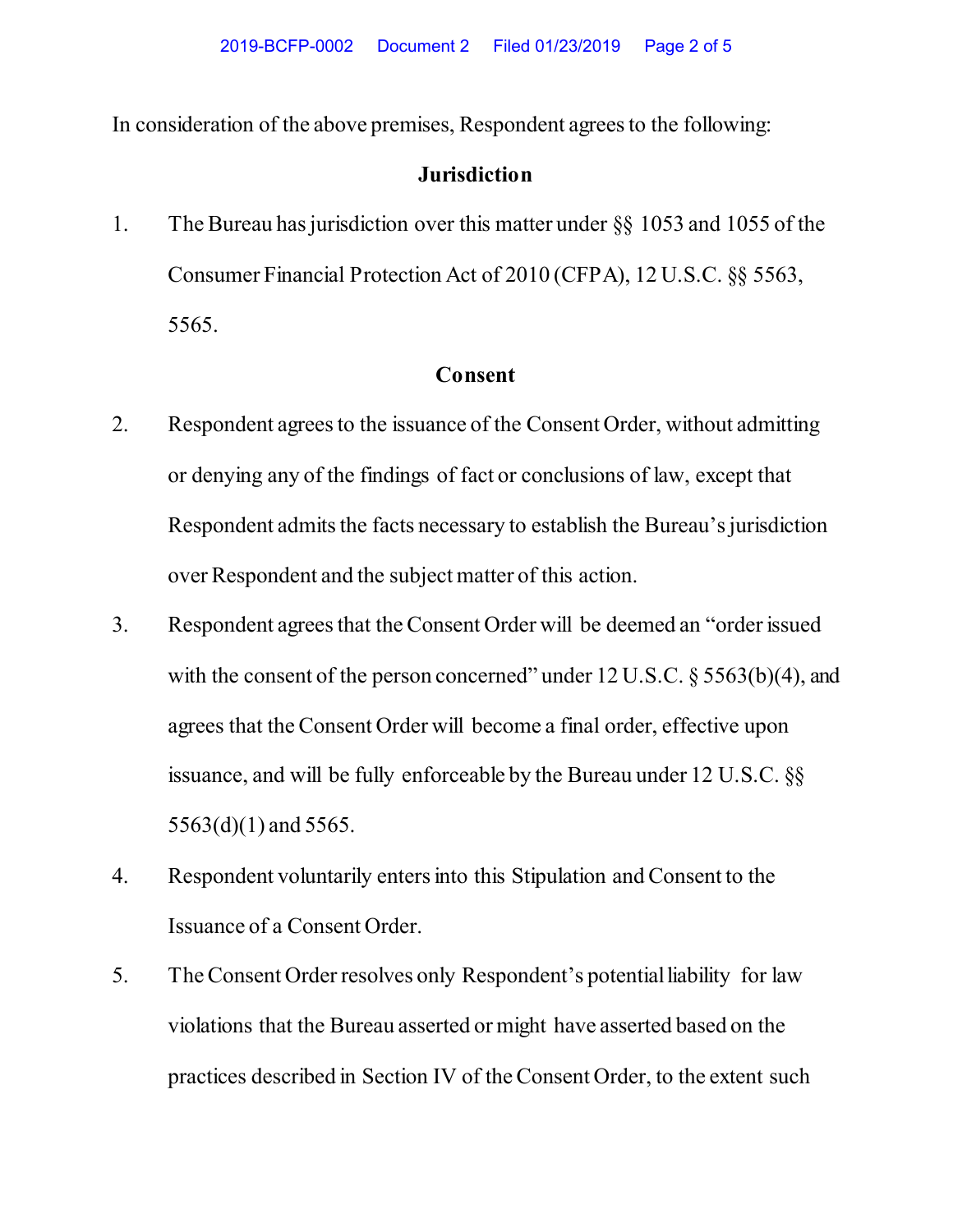practices occurred before the Effective Date and the Bureau knows about them as of the Effective Date. Respondent acknowledges that no promise or representation has been made by the Bureau or any employee, agent, or representative of the Bureau, about any liability outside of this action that may have arisen or may arise from the facts underlying this action or immunity from any such liability.

- 6. Respondent agrees that the facts described in Section IV of the Consent Order will be taken as true and be given collateral estoppel effect, without further proof, in any proceeding before the Bureau to enforce the Consent Order, or in any subsequent civil litigation by the Bureau to enforce the Consent Order or its rights to any payment or monetary judgment under the Consent Order,
- 7. Individual Respondent agrees that the civil penalty imposed by the Consent Order represents a civil penalty owed to the United States Government, is not compensation for actual pecuniary loss, and, thus, as to Individual Respondent, it is not subject to discharge under the Bankruptcy Code under 11 U.S.C. § 523(a)(7).
- 8. The terms and provisions of this Stipulation and the Consent Order will be binding upon, and inure to the benefit of, the parties hereto and their successors in interest.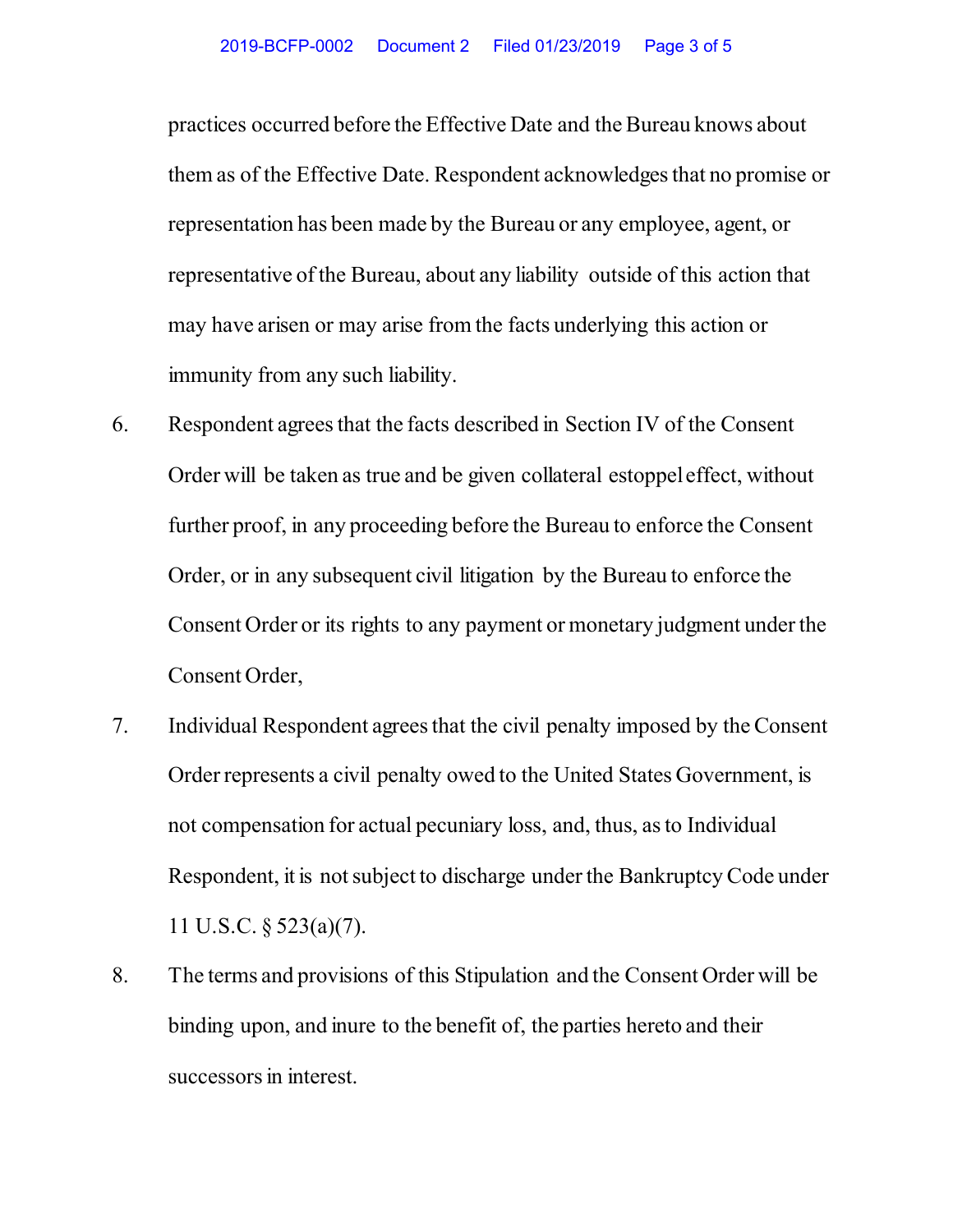9. Respondent agrees that the Bureau may present the Consent Order to the Bureau Director for signature and entry without further notice.

## **Waivers**

- 10. Respondent, by consenting to this Stipulation, waives:
	- a. Any right to service of the Consent Order, and agrees that issuance of the Consent Order will constitute notice to the Respondent of its terms and conditions;
	- b. Any objection to the jurisdiction of the Bureau, including, without limitation, under § 1053 of the CFPA, 12 U.S.C. § 5563;
	- c. The rights to all hearings under the statutory provisions under which the proceeding is to be or has been instituted; the filing of proposed findings of fact and conclusions of law; proceedings before, and a recommended decision by, a hearing officer; all post-hearing procedures; and any other procedural right available under § 1053 of the CFPA, 12 U.S.C. § 5563, or 12 CFR Part 1081;
	- d. The right to seek any administrative or judicial review of the Consent Order;
	- e. Any claim for fees, costs or expenses against the Bureau, or any of its agents or employees, and any other governmental entity, related in any way to this enforcement matter or the Consent Order, whether